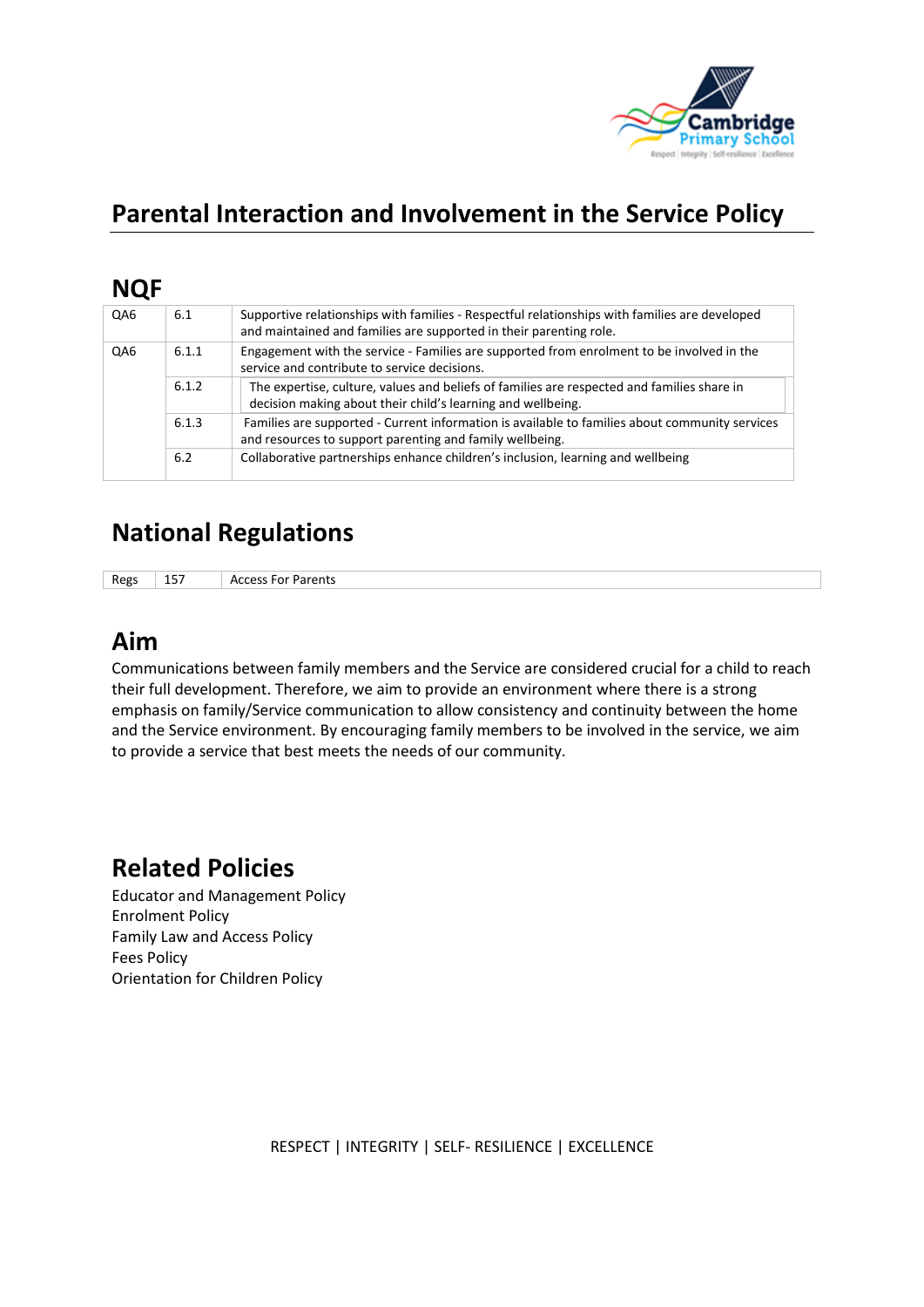

### **Implementation**

#### **Parent Communication**

Our Service aims to provide as many outlets as possible for family/service communication. These include:

- Face to face.
- Regular articles in the school newsletter
- A notice board displaying upcoming events and notices.
- Regular informal meetings with parents and the opportunity to plan formal meetings if necessary.
- A Suggestions Box in the foyer where parents can anonymously (or give their names if desired) make suggestions to improve the service.
- Short surveys regarding the service's philosophy and how you feel your child/ren feel about the service.
- Parent afternoon teas

If necessary, educators have support and access to translation services to provide this information for non-English speaking families.

#### **Dealing with complaints**

Any parent/caregiver with a concern or complaint in relation to the running of our Service either in administration or child interaction should do the following:

- Voice their complaint or concern with the nominated supervisor or approved provider.
- Write their complaint or concern addressing it to the nominated supervisor or approved provider. You will receive a personal response unless you have chosen to be anonymous.
- Parents can speak to any educator or member of staff about a specific complaint or concern. Educators or staff will put in steps to address your concern or complaint as quickly as possible. However, educators and staff do reserve the right to have the complaint put in writing.
- If a service-wide problem has been brought to our attention all families and staff will be informed of the contents of your complaint but not your name.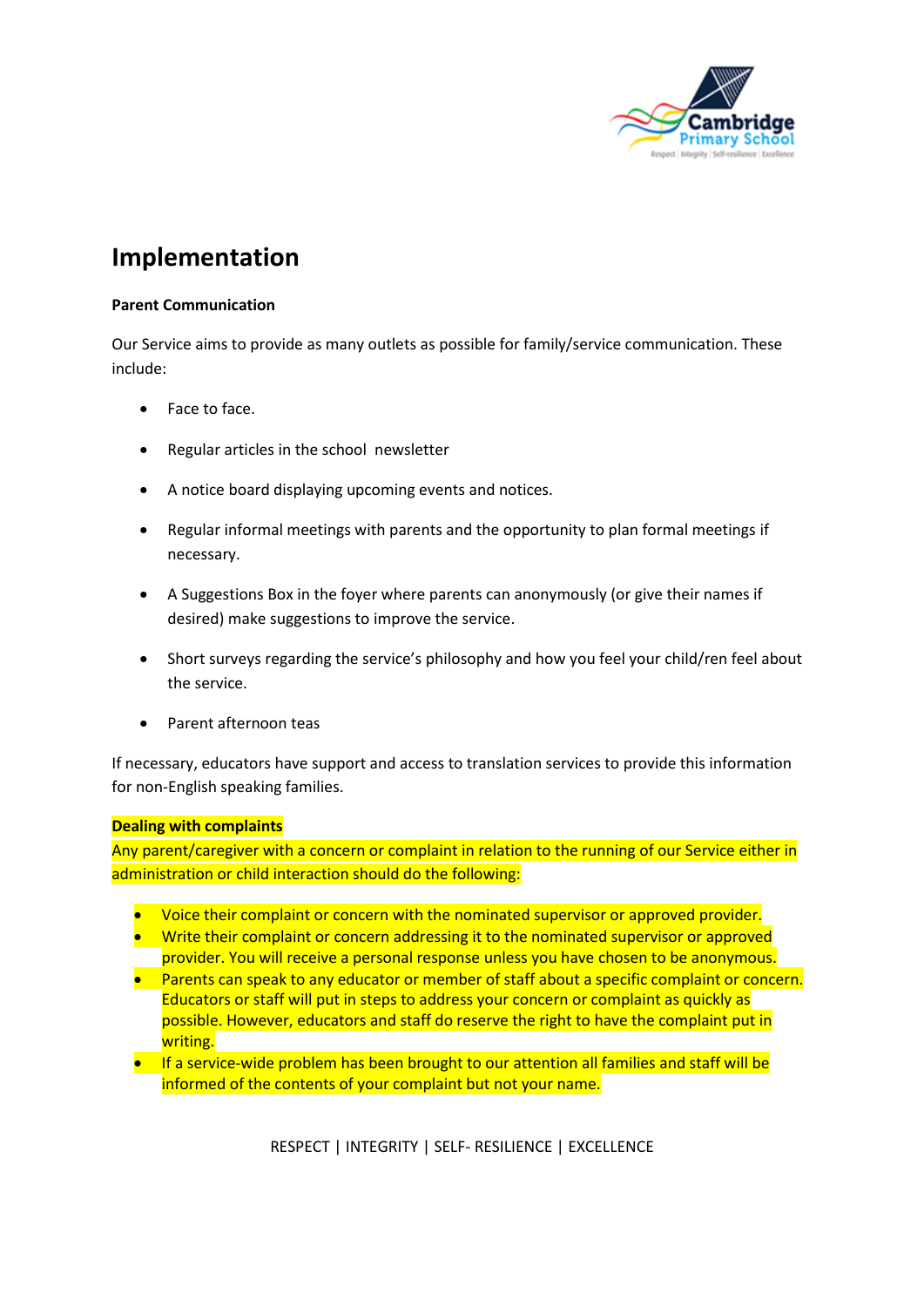

- The service will use the Grievance Procedure/Register to ensure that the grievance is followed through and sufficiently investigated.
- If the families feel that the issue has not been resolved with support from the service they can contact department of education and training. Quality, assessment and regulation division and speak with a children's services authorised officer on 7005 1801 or via email wmr.qar@edumail.vic.gov.au

#### **Community Services**

Our Service will:

- Assist families to locate, contact or access community services. We will provide information brochures for families where they are available.
- Invite community members to the service to contribute to a program
- Liaise with other children's services, schools, health services and organisations working with children and families in the local area.

#### **Parental and Family Involvement**

- Families are welcome to visit at any time of the day. (The Approved Provider, Nominated Supervisor and educators will not allow a parent to enter the service premises if they reasonably believe this would contravene a court order.)
- Families are encouraged to make suggestions and offer critique on our program, philosophy, management and food menu.
- Families are encouraged to share aspects of their culture with the educators and children as well as appropriate experiences.
- Families are invited to participate in the service's daily routine by helping out with activities such as craft, special activities and the preparation of afternoon tea.
- A School Council OSHC subcommittee will be established to set goals for the service, help write and implement policies and help to meet aims of the NQF Assessment process. Parents are invited to join the subcommittee.
- Families are provided with opportunities to have private discussions with the nominated supervisor or educators.

#### **Parent Support**

For those families undergoing difficult situations and who seek assistance from service, the service will offer support as appropriate. For families who use English as a second language, translated documents can be provided.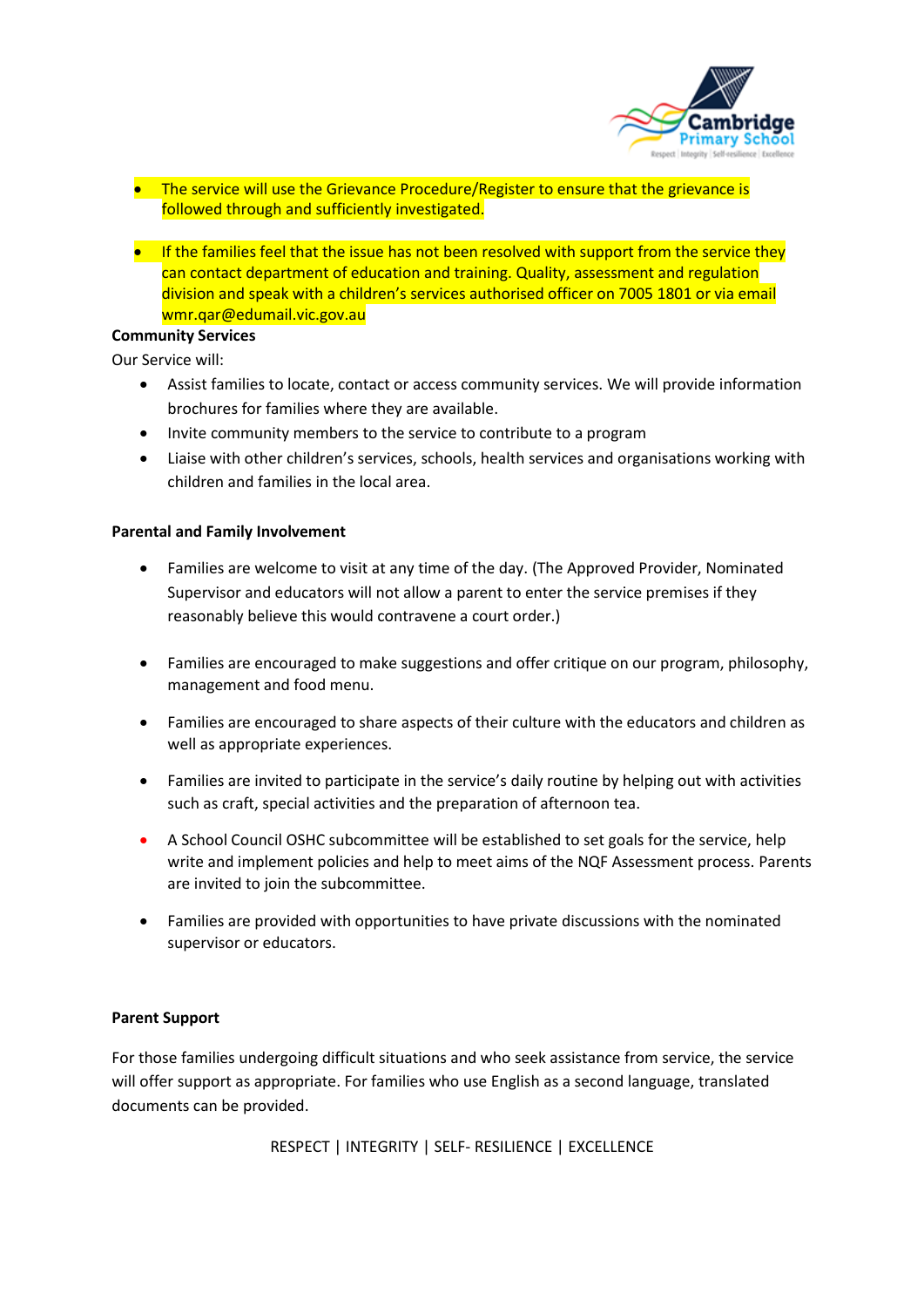

#### **Open Doors**

|                  | Our Service can be accessed at any time for parental inspection.                                                                                                 |  |  |  |
|------------------|------------------------------------------------------------------------------------------------------------------------------------------------------------------|--|--|--|
|                  | Please come and see how we help your child develop and grow.                                                                                                     |  |  |  |
| E                | Entry by you any time shows that we are happy for you to see our practices at any<br>time of the day.                                                            |  |  |  |
| N                | Never leave your child in a Service unless you feel 100% competent in<br>their ability to provide for your child.                                                |  |  |  |
|                  | Don't hesitate to ask us any questions about your child,<br>their development or our Service philosophy.                                                         |  |  |  |
| $\mathbf O$<br>R | Our Service is proud of the quality of care we provide.<br>Our educators are qualified, trained, experienced and talented.<br>Rather than take our word for this |  |  |  |
|                  | See for yourselves!                                                                                                                                              |  |  |  |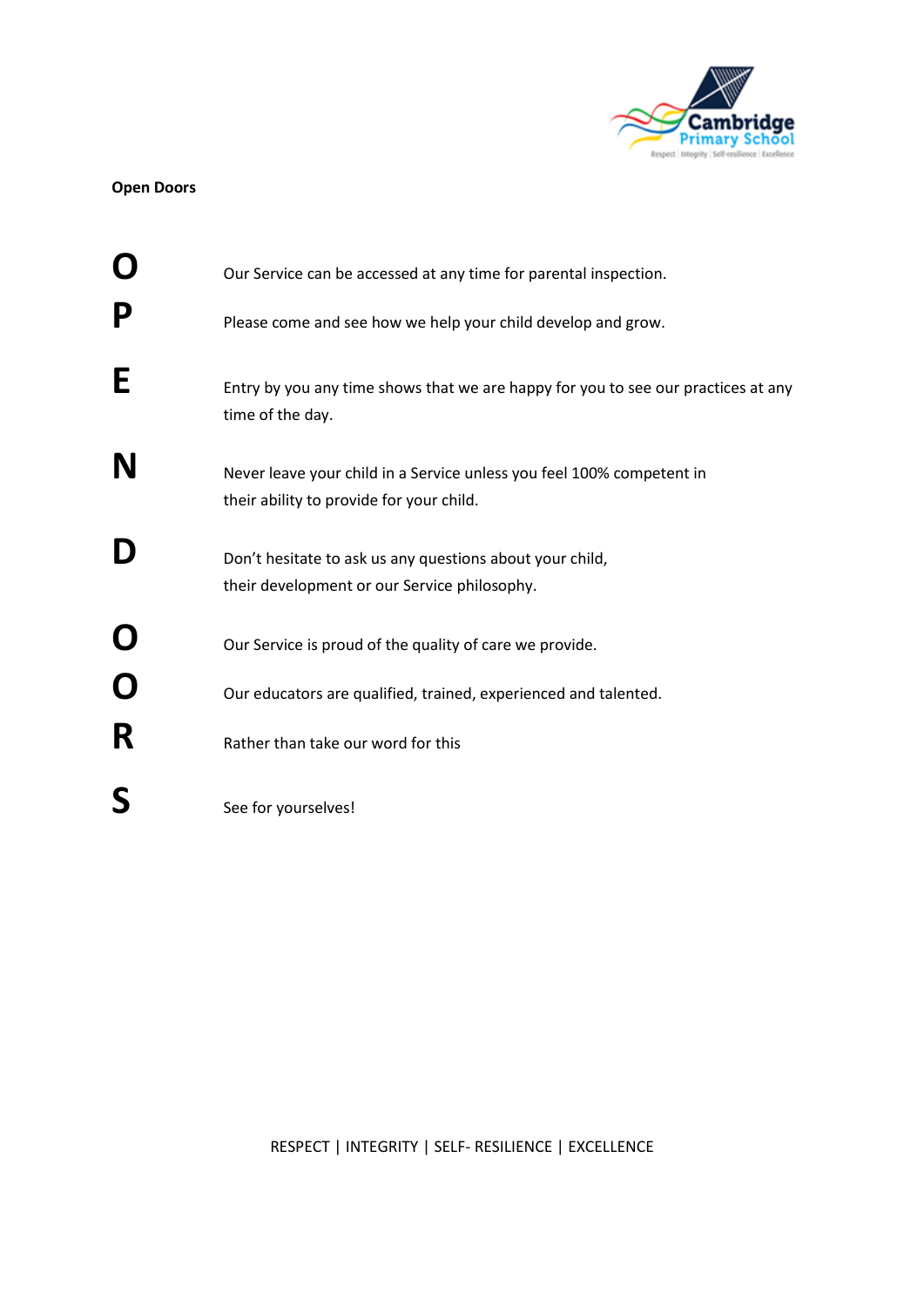

**Parent Survey Template**

# **Parent Questionnaire**

Dear Parent

We wish to provide your child/ren with the highest level of care. In order to do this, we would like your opinion on how you feel the Service is being run and how our program and our philosophy is helping your child develop. It would help us if you provided us with your thoughts on what our Service's strengths and weaknesses are so we can work to improve these.

Attached is a questionnaire which asks your opinion of some important educational issues. It would help us if you could answer these as honestly as possible. Your responses will be kept private and confidential.

Please return completed survey by\_\_\_\_\_\_\_\_\_\_\_\_\_\_\_\_\_

Thank you for your participation.

\_\_\_\_\_\_\_\_\_\_\_\_\_\_\_\_\_\_\_\_\_\_\_\_\_\_\_

Nominated Supervisor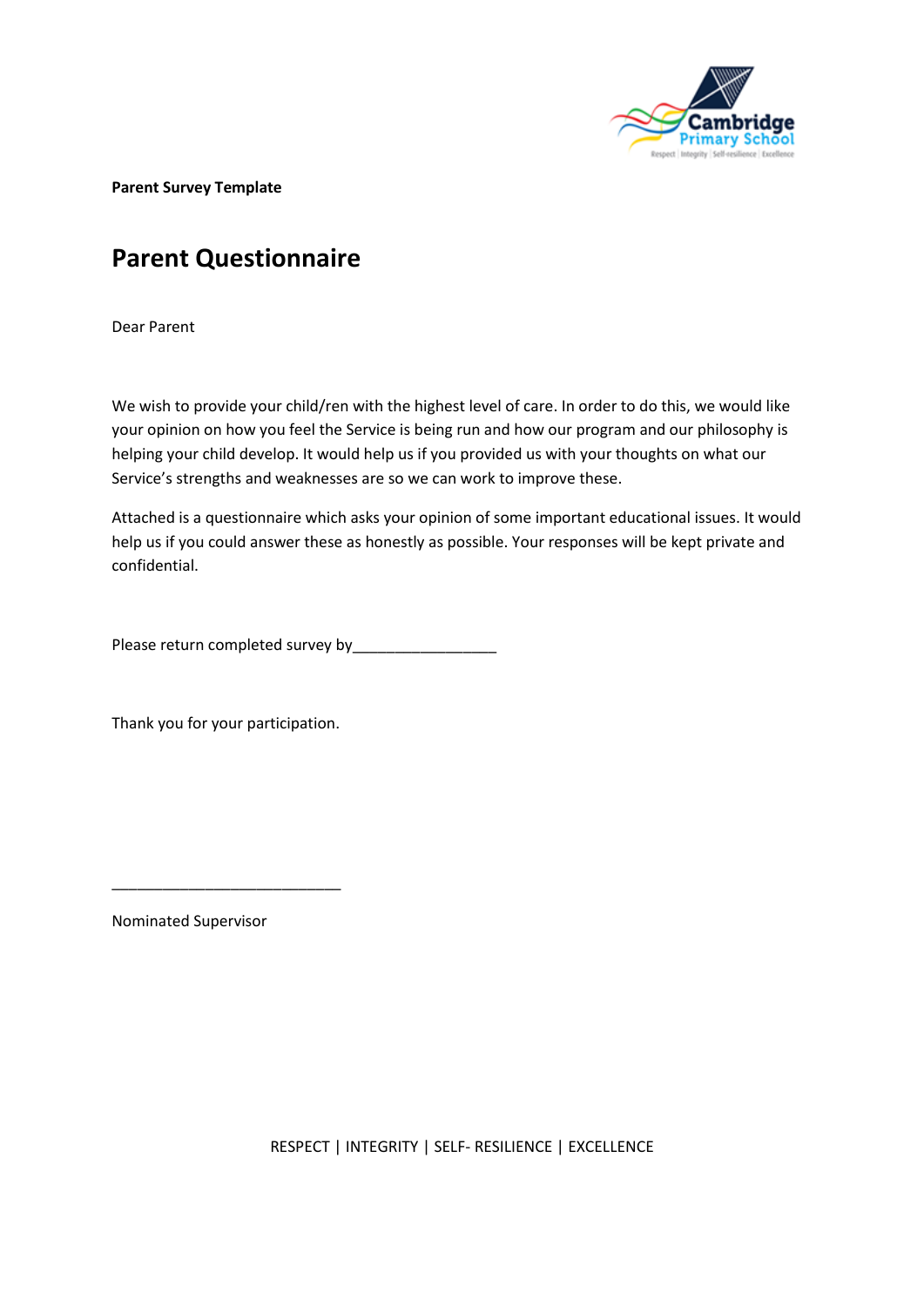

#### **Parent Survey**

|                                                                   | Strongly | Agree | Disagree | Don't |  |  |  |
|-------------------------------------------------------------------|----------|-------|----------|-------|--|--|--|
|                                                                   | Agree    |       |          | Know  |  |  |  |
| 1. I feel welcomed in the Service.                                |          |       |          |       |  |  |  |
| 2. The Service takes my concerns seriously.                       |          |       |          |       |  |  |  |
| 3. The Service provides helpful information.                      |          |       |          |       |  |  |  |
| 4. I feel as though I can talk to the educators about my child's  |          |       |          |       |  |  |  |
| progress.                                                         |          |       |          |       |  |  |  |
| 5. The Service values my help and interest.                       |          |       |          |       |  |  |  |
| 6. Educators provide a challenging and stimulating                |          |       |          |       |  |  |  |
| environment for my child.                                         |          |       |          |       |  |  |  |
| 7. Educators care if my child is not doing as well as he/she can. |          |       |          |       |  |  |  |
| 8. The Service has a safe and secure environment.                 |          |       |          |       |  |  |  |
| 9. The Service is always looking for ways to improve what it      |          |       |          |       |  |  |  |
| does.                                                             |          |       |          |       |  |  |  |
| 10. The educators regularly praise children.                      |          |       |          |       |  |  |  |
| 11. The children are the Service's main focus.                    |          |       |          |       |  |  |  |
| 12. I share in the education of my child.                         |          |       |          |       |  |  |  |
| 13. I receive adequate notice of Service events.                  |          |       |          |       |  |  |  |
| 14. Newsletters are regular and informative.                      |          |       |          |       |  |  |  |
| 15. The Service's aims are to improve the quality of learning     |          |       |          |       |  |  |  |
| and teaching.                                                     |          |       |          |       |  |  |  |
| What do you see as the strengths of the Service?                  |          |       |          |       |  |  |  |
|                                                                   |          |       |          |       |  |  |  |
|                                                                   |          |       |          |       |  |  |  |
|                                                                   |          |       |          |       |  |  |  |
|                                                                   |          |       |          |       |  |  |  |
| How do you see the Service could be improved?                     |          |       |          |       |  |  |  |
|                                                                   |          |       |          |       |  |  |  |
|                                                                   |          |       |          |       |  |  |  |
|                                                                   |          |       |          |       |  |  |  |
| In what ways would you like to be more involved in the Service?   |          |       |          |       |  |  |  |
|                                                                   |          |       |          |       |  |  |  |
|                                                                   |          |       |          |       |  |  |  |
|                                                                   |          |       |          |       |  |  |  |
| What other comments would you like to make (if any)               |          |       |          |       |  |  |  |
|                                                                   |          |       |          |       |  |  |  |
|                                                                   |          |       |          |       |  |  |  |